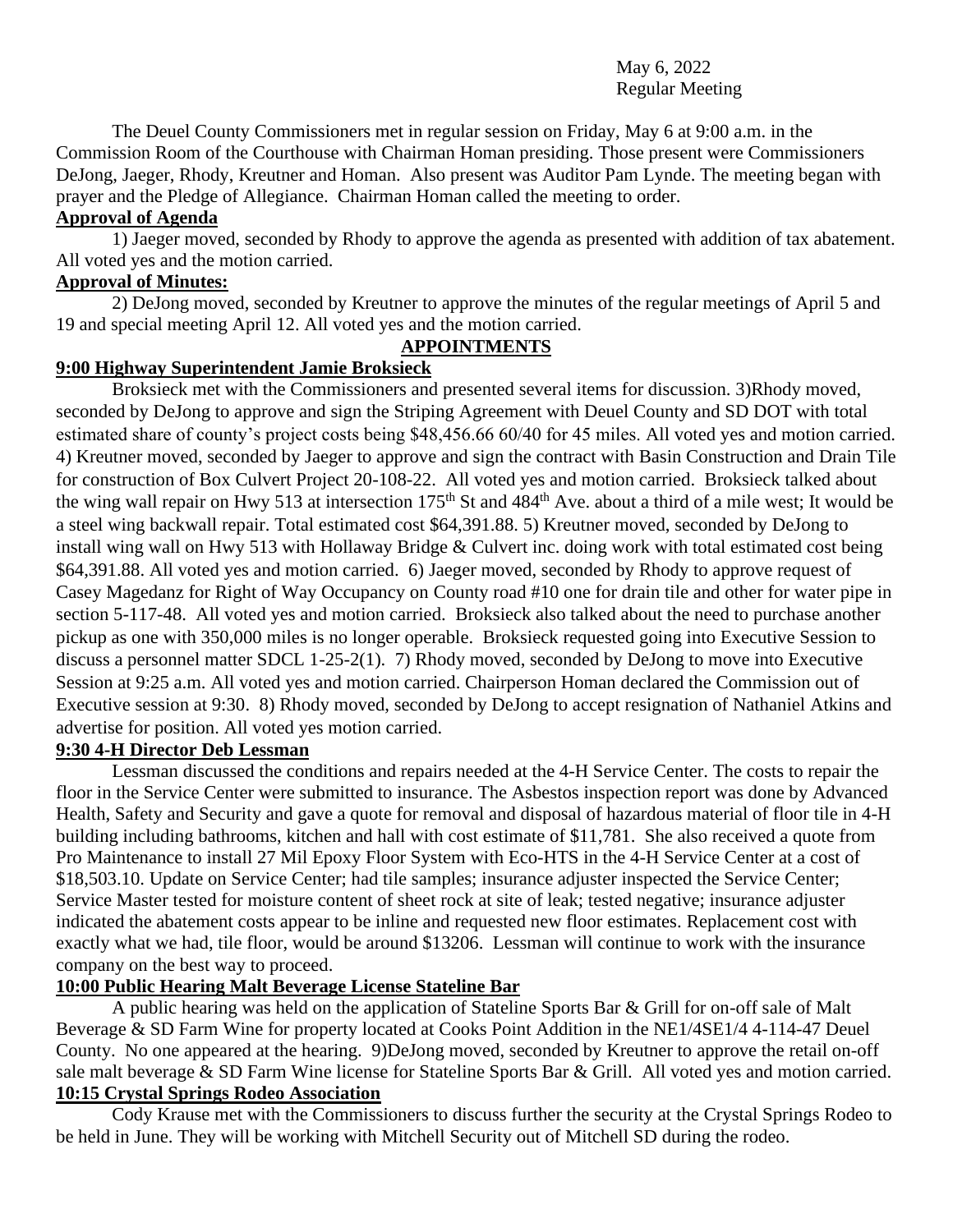#### **10:30 Cash Rent of Hay Land**

The cash rent of hay land located on the W2 of NW4 of 14-115-49 containing 25 acres more or less was held. Two bidders submitted bids; John Hall Jr. \$25 per acre; Jared Schilling \$30 per acre; Hall raised his bid to \$35 per acre. 10) Jaeger moved, seconded by DeJong to accept bid of John Hall Jr. in the amount of \$35 per acre for one year with option to renew for an additional two years for hay land. All voted yes and motion carried.

#### **11:00 Sheriff Borg**

Sheriff Borg presented the 2022 Police Contract with the town of Brandt. 11) Kreutner moved, seconded by Rhody to approve Police Contract with town of Brandt for 2022. All voted yes and motion carried.

# **11:15 Public Comment**

There was no public input at the meeting.

#### **11:30 Executive Session per SDCL 1-25-2(1) for a Personnel Matter**

Executive Session was held earlier upon request of Highway Superintendent Broksieck.

#### **UNFINISHED BUSINESS**

There was none

#### **NEW BUSINESS**

#### **Plat**

12)Jaeger moved, seconded by Rhody to approve Plat of Lots 1 & 2 of Block 1A Crume Addition in Deuel County in the W2 of 33-116-49 and Resolution #22-12. All voted yes and motion carried.

#### **COUNTY COMMISSION RESOLUTION**

**#22-12**

Be it resolved by the Board of County Commissioners, Deuel County, South Dakota, that the plat entitled**: "LOTS 1 AND 2 OF BLOCK 1A CRUME ADDITION IN THE COUNTY OF DEUEL, SOUTH DAKOTA, Located in the West Half (W1/2) of Section 33, T116N, R49W of the 5th p.m., Deuel County, South Dakota,"** which has been submitted for examination pursuant to law, and it appearing that all taxes and special assessments have been paid and that such plat and the survey thereof have been made and executed according to law, the plat is hereby approved, and the County Auditor is hereby authorized and directed to endorse on such plat a copy of the Resolution and certify the same.

Dated this 6<sup>th</sup> day of May, 2022.

\_\_\_\_\_\_\_\_\_\_\_\_\_\_\_\_\_\_\_\_\_\_\_\_\_\_\_\_\_\_\_\_\_

Chairman, Board of County Commissioners, Deuel County, South Dakota

\_\_\_\_\_\_\_\_\_\_\_\_\_\_\_\_\_\_\_\_\_\_\_\_\_\_\_\_\_\_\_\_\_\_\_\_

Attest:

County Auditor, Deuel County, South Dakota

# **Right of Way Easement Lots 3,4,5,6 & 6A Agnes Place Add. Gov. 8 of 5-115-47**

Craig Evenson spoke on behalf of his client requesting that Deuel County grant Thomas Johnson a right of way easement to maintain the real property and improvements to the real property over which the platted right of way of Lake Cochrane Dr W is located on Lots 3,4,5,6 & 6A of Agnes Place Addition and Johnson grant to Deuel County a right of way for the purpose of ingress and egress on the current gravel driveway as it is located on the described lots; a perpetual right of way for ingress and egress and the right of construct and maintain utilities and or public roadway as it is currently situated. 13) Kreutner moved, seconded by Jaeger to approve the right of way easement between Johnson and Deuel County on the above described property. All voted yes and motion carried.

#### **Travel, Request for Library Funds, Request of Deuel County Ambulance Funding, Tax Abatement, County Assistance, Cash Balance Sheet April**

14) Jaeger moved, seconded by DeJong to approve travel request of Director of Equalization for May 23-27 School in Pierre. All voted yes and motion carried.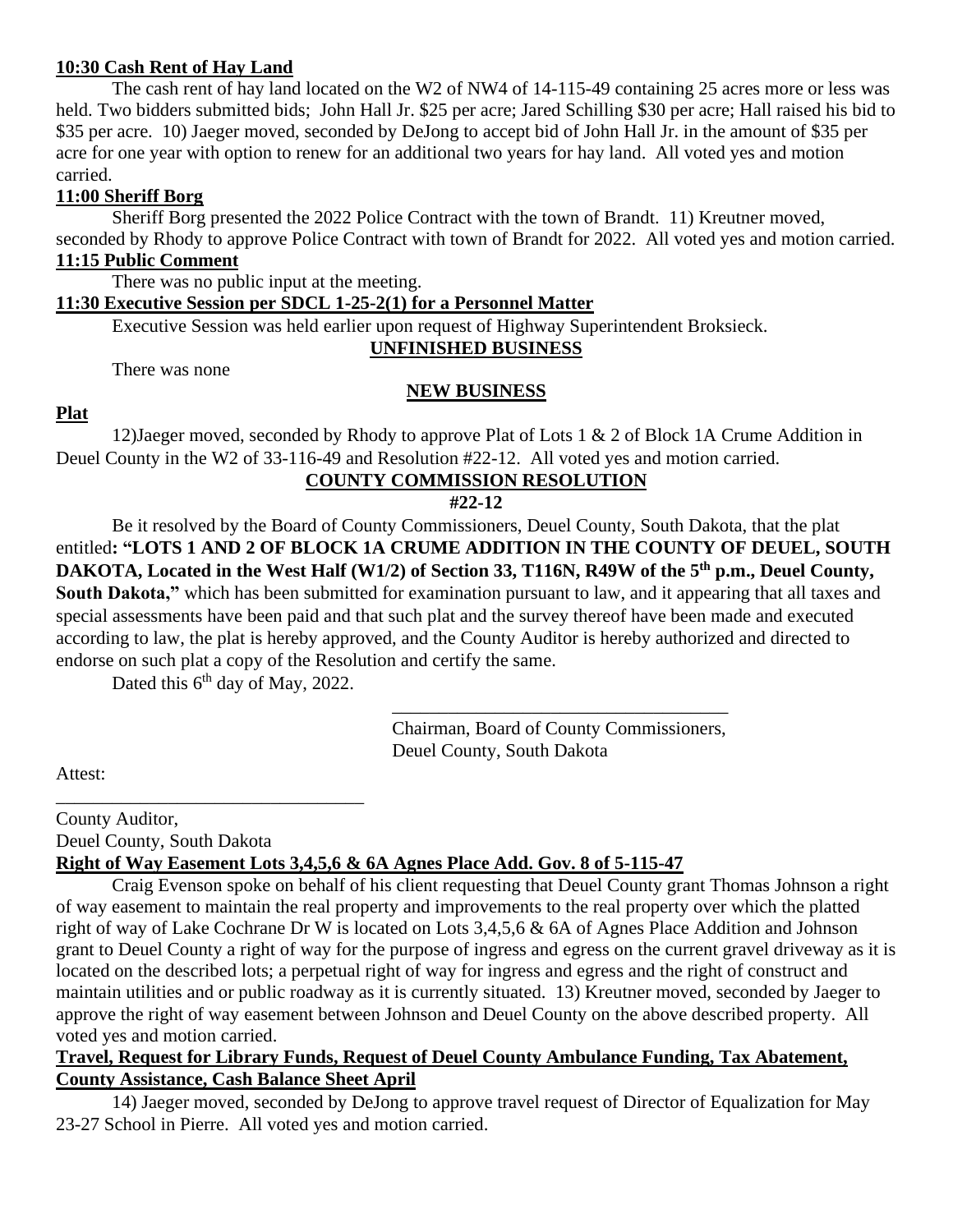15) Rhody moved, seconded by DeJong to approve request of Clear Lake Library for \$500 budgeted funds. All voted yes and motion carried.

16) Rhody moved, seconded by Kreutner to approve request of Deuel County Ambulance for funds in the amount of \$54,000 as budgeted. All voted yes and motion carried.

17) Rhody moved, seconded by Jaeger to approve tax abatement on portion of taxes due to qualifying event in amount of \$478.35 county portion. All voted yes and motion carried.

18) Rhody moved, seconded by DeJong to approve County Assistance #22-01 county burial. All voted yes and motion carried.

19) Rhody moved, seconded by Jaeger to approve Cash Balance Sheet for Month of April. All voted yes and motion carried.

## **DEUEL COUNTY AUDITOR'S ACCOUNT WITH TREASURER**

| <b>END OF MONTH CASH BALANCE</b>                                                                                                                  |                                |                      |                             |                | April-22                                               |
|---------------------------------------------------------------------------------------------------------------------------------------------------|--------------------------------|----------------------|-----------------------------|----------------|--------------------------------------------------------|
| <b>CASH TOTAL</b>                                                                                                                                 |                                |                      |                             |                | 4,623.93                                               |
| <b>CHECKS TOTAL</b>                                                                                                                               |                                |                      |                             | \$196,840.42   |                                                        |
| <b>CASH ITEM</b>                                                                                                                                  |                                |                      |                             | \$             |                                                        |
| <b>CASH CHANGE SHERIFF</b>                                                                                                                        |                                |                      |                             | \$             | 50.00                                                  |
| TOTAL CASH ASSETS ON HAND                                                                                                                         |                                |                      |                             |                | \$201,514.35                                           |
| <b>CHECKING ACCOUNT BALANCE</b>                                                                                                                   |                                |                      |                             |                | \$1,408,001.81                                         |
| MM DNB NATIONAL BANK                                                                                                                              |                                |                      |                             | \$             | 4,063.63                                               |
| PREMIUM MM FIRST BANK & TRUST OF TORONTO<br>PREMIUM MM FIRST BANK & TRUST FOR ARP FUNDS<br><b>CREDIT CARDS</b><br>CD'S<br>\$250,000<br><b>DNB</b> |                                |                      |                             | \$<br>\$<br>\$ | \$8,260,534.66<br>420,718.86<br>3,278.95<br>250,000.00 |
| \$0                                                                                                                                               | <b>FIRST BANK &amp; TRUST</b>  |                      |                             |                |                                                        |
| <b>REVOLVING LOAN</b>                                                                                                                             |                                |                      |                             | \$             | 30,842.45                                              |
| <b>GRAND TOTAL CASH ASSETS</b><br><b>GL CASH BALANCE BY FUNDS:</b>                                                                                |                                |                      |                             |                | \$10,578,954.71                                        |
| <b>GENERAL</b>                                                                                                                                    |                                |                      |                             | \$5,577,490.29 |                                                        |
| <b>SP REVENUE FUNDS</b>                                                                                                                           |                                |                      |                             | \$1,134,031.90 |                                                        |
| TRUST & AGENCY FUNDS                                                                                                                              |                                |                      |                             |                | \$3,867,432.52                                         |
| townships<br>schools                                                                                                                              | \$426,522.42<br>\$2,947,841.29 | cities<br>rural fire | \$258,451.02<br>\$38,544.72 |                |                                                        |